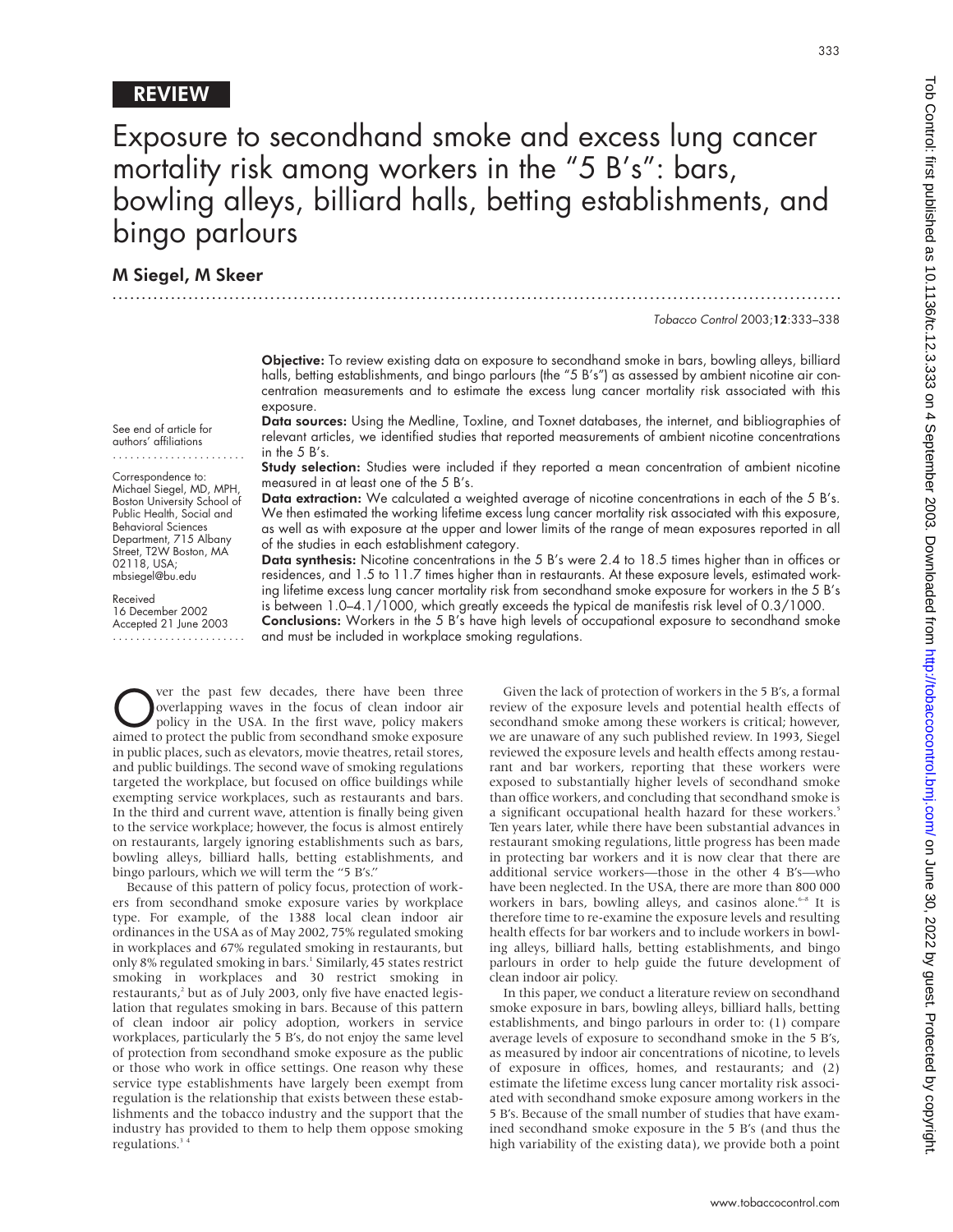estimate and an estimate of the lower and upper bound of the plausible range of exposure and mortality risk.

#### METHODS

## Indoor air concentrations of nicotine

We conducted a literature search to identify studies that reported measurements of tobacco constituents in indoor air in free-standing bars, bowling alleys, billiard halls, betting establishments (including casinos and smaller betting shops), and bingo parlours. Three databases—Medline, Toxline, and Toxnet—were searched to identify published studies, and bibliographies from each publication were reviewed to identify additional relevant articles. An internet search was conducted to identify studies published online and to identify additional published studies that may have been missed through the database searches. Additionally, we analysed several published reviews that summarised measurements of tobacco constituents in indoor air, including those by Sterling *et al*,<sup>9</sup> Repace,<sup>10</sup> Repace and Lowrey,<sup>11 12</sup> Hammond,<sup>13</sup> and Guerin.<sup>14</sup>

For the database searches, our search terms were: nicotine (as keyword or subject heading) AND smoke (as keyword or subject heading, or with tobacco smoke pollution as subject heading) AND any one of the following terms: bar, club, nightclub, tavern, pub, billiard, pool, bowling, betting, gambling, casino, or bingo. We also conducted a search that did not require any of the establishment terms but added any one of the terms: measurement, level, or air. For the internet search, we used the Google search engine and searched the first 500 websites obtained by using the search terms nicotine AND smoke AND any of the establishment terms. In addition, we searched all websites using the search terms nicotine AND smoke, and requiring these terms to be in the page title.

Studies were included if they reported the mean concentration of nicotine, obtained via either stationary or personal breathing zone monitors, from measurements taken in one or more worksites within the 5 B's. We defined bars as being free-standing establishments; bar areas of restaurants were not included in this definition. Studies that did not measure nicotine concentrations, or that reported only a range of values without providing data from which a mean could be calculated, were not included in our calculations of mean nicotine concentrations. We identified a total of 18 studies that met these criteria.<sup>15-33</sup>

Because of the possibility of variations in tobacco smoke exposure levels across countries, we included in this analysis only the 13 studies conducted in the USA. Excluded from the analysis, therefore, was one study of bars in England, $17$  one study of pubs in Japan,<sup>21</sup> a study of betting establishments in England,<sup>27</sup> a study of bars and nightclubs in Canada,<sup>32</sup> and a bar study in France.<sup>33</sup> However, results from these five studies are similar to those from the US studies, and excluding these studies from the analysis would not have appreciably affected the findings. For comparison purposes, we do present the results of the analyses with inclusion of the non-US studies in the results section; however, the tables and remaining text present results of the US studies only.

A weighted average of the mean nicotine concentrations reported in each of the studies was calculated for each of the 5 B's. The weight given to each study was the number of establishments sampled. These weighted mean nicotine concentrations were compared to weighted mean concentrations calculated in a similar manner for offices, residences, and restaurants that were reported in a previous study.<sup>5</sup> It should be noted that this earlier study included only measurements taken in establishments where smoking was allowed. Weighting by the number of establishments rather than the inverse of the variance within each study was chosen because we desired our results to be less sensitive to a small number of very large studies that conducted multiple measurements within a given establishment (and thus achieved very low variance levels). In

addition, weighting by the number of establishments allowed us to include all the identified studies, even those for which a variance estimate was not reported. Finally, using this weighting procedure allowed comparability with our previous review,<sup>5</sup> which enabled us to compare estimates in the 5 B's with those in offices, homes, and restaurants.

Because of the variability of nicotine measurements in the different studies, we felt it important to provide not only an estimate of average exposure, but also an indication of the range of reported exposures. Therefore, we report both the weighted mean nicotine concentrations for each type of establishment and the range of mean nicotine concentrations obtained in all of the studies within each establishment category. Our subsequent lung cancer mortality estimates are then based not only on the mean exposure level, but also on the low and high end of the range of mean exposures reported for the establishments of a given type.

# Estimates of excess lung cancer mortality risk

To interpret the potential health effects of secondhand smoke exposure at the levels observed for workers in the 5 B's, we estimated the excess lifetime lung cancer mortality risk for workers in each type of establishment, based on the weighted mean nicotine concentrations in these workplaces and on the low and high end of the range of mean nicotine concentrations reported in all of the studies of these workplaces. Thus, we provide not only a point estimate of predicted excess mortality risk, but a lower and upper bound estimate based on the full range of mean nicotine values reported in the literature.

Lifetime excess lung cancer mortality risk estimates were derived from ambient nicotine concentrations using a formula developed by Repace and Lowrey.<sup>12</sup> This formula estimates excess lung cancer mortality risk over a 40 year working lifetime based on air nicotine concentrations. The risk model on which this formula is based was successful in predicting actual lung cancer risks observed in the Cancer Prevention Study (CPS-I) and its use is discussed and validated by a number of secondhand smoke risk analysis experts.<sup>34</sup> We are not aware of any alternative model that outperforms this method or is based on a better risk model. Alternative methods for estimating non-smokers' excess lung cancer risk based on varying dose–response models have been discussed<sup>35</sup>; however, each of these models produces very similar excess lung cancer risk estimates.<sup>35</sup> We therefore have no reason to believe that the Repace and Lowrey model<sup>12</sup> is not a representative and valid one.

Although Repace *et al* have estimated excess heart disease mortality risk from ambient nicotine levels by multiplying the lung cancer mortality risk by a factor of 10:1,<sup>34 36</sup> we do not estimate excess heart disease mortality risk here, as the time course of these effects is vastly different and a simple linear extrapolation of risk may not be adequate to capture accurately the heart disease risk profile.

We assumed an eight hour per day, five day work week for workers in each of the 5 B's, except for bingo parlour workers, for whom we assumed exposure for a two hour shift twice a week. This assumption is based on our experience of the hours during which bingo parlours typically operate; we are not aware of published data that review the working hours of employees in bingo parlours. Similarly, our experience suggests that a 40 hour work week is a reasonable assumption for workers in each of the other 4 B's, although we are not aware of data that document this.

We estimate excess lung cancer mortality risk over a 40 year working lifetime. It should be noted that many bar workers probably work in these establishments for far less than 40 years. However, our feeling is that an assessment of risk should be based on what the long term risk of working in an establishment over one's working lifetime would be, rather than on the issue of whether transient exposures would be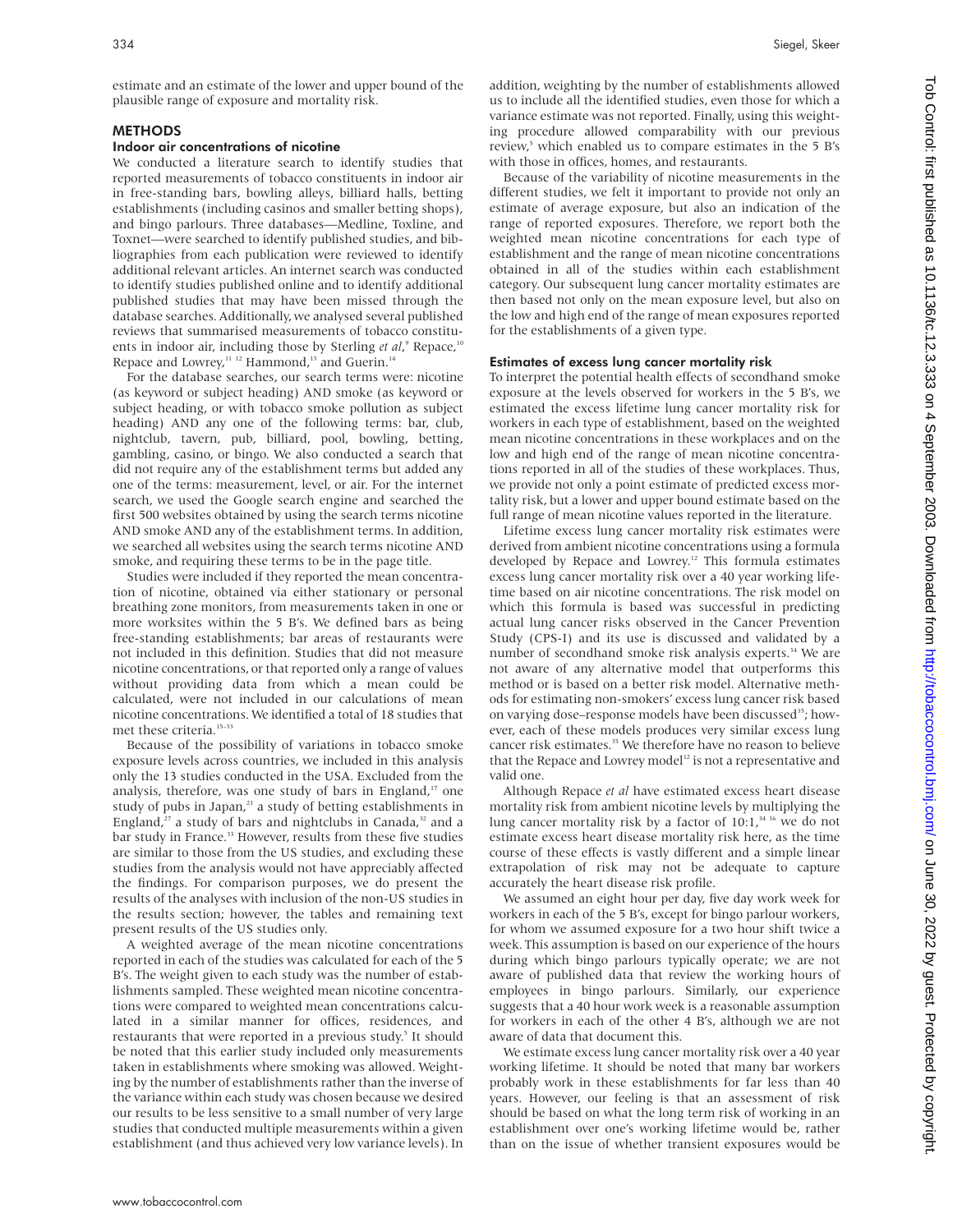| Type of workplace                                | Number of<br>studies | Number of<br>establishments<br>sampled | Weighted<br>$mean*$ | Range         | Ratiot |
|--------------------------------------------------|----------------------|----------------------------------------|---------------------|---------------|--------|
| Offices <sup>5</sup>                             | 22                   | 940                                    | 4.1                 | $0.8 - 22.1$  | 1.0    |
| Residences <sup>5</sup>                          | 7                    | 91                                     | 4.3                 | $1.6 - 21.0$  | 1.0    |
| Restaurants <sup>5</sup>                         | 17                   | 402                                    | 6.5                 | $3.4 - 34.0$  | 1.6    |
| Betting establishments <sup>12</sup> 14 22 28-30 | 3                    | $\overline{\mathcal{A}}$               | 9.8                 | $8.0 - 10.7$  | 2.4    |
| Bowling alleys <sup>11</sup> 22 23               | $\overline{2}$       | 6                                      | 10.5                | $10.1 - 10.7$ | 2.6    |
| Billiard halls <sup>14 23</sup> 26               | $\overline{2}$       | 3                                      | 13.0                | $9.8 - 19.4$  | 3.2    |
| Bars <sup>14-16</sup> 18-20 22-25 31             | 10                   | 27                                     | 31.1                | $7.4 - 105.4$ | 7.6    |
| Bingo parlours <sup>23</sup> 28                  | $\overline{2}$       | 3                                      | 76.0                | $65.5 - 81.2$ | 18.5   |

sampled in each study. †Ratio of weighted mean nicotine concentration in residences, restaurants, bowling alleys, billiard halls, betting establishments, bars, and bingo parlours to weighted mean nicotine concentration in offices.

expected to produce long term health effects. In other words, one could argue that no matter how high the exposure is in bars, if bartenders tend to work in this occupation only for several years, their long term cancer risk may not be particularly high. We do not find this argument to be compelling; we believe that policy decisions must be based on an assessment of the safety of the working conditions over a long period, and the lowered risk among short term workers should not change one's assessment of the risks. Moreover, a large number of workers do invariably work in these establishments for their working lifetimes. Therefore, we estimate excess risks for a full 40 year working lifetime.

# RESULTS

#### Indoor air concentrations of nicotine

The weighted mean air nicotine concentration in bars, bowling alleys, billiard halls, betting establishments, and bingo parlours ranged from 9.8  $\mu$ g/m $^3$  to 76.0  $\mu$ g/m $^3$ , representing exposure levels that are 2.4 to 18.5 times higher than in offices or residences and 1.5 to 11.7 times higher than in restaurants (table 1). The lowest mean nicotine concentration in any individual study for any of the 5 B's was 7.4  $\mu$ g/m<sup>3</sup>, which is higher than the average exposure level for restaurants  $(6.5 \,\mu g/m^3)$ and nearly twice the average level for offices  $(4.1 \text{ }\mu\text{g/m}^3)$ . The highest mean nicotine level in any individual study was 105.4  $\mu$ g/m<sup>3</sup>, measured in a nightclub, and representing an exposure level 16.2 times higher than the average level in restaurants.

Although there were only two studies that reported nicotine concentrations in each of three establishment types—bowling alleys, billiard halls, and bingo parlours—it should be noted that the results of these studies were quite consistent in each category. In addition, despite the variability of the exposure

estimates because of the small number of studies, the low end of the range of reported mean nicotine concentrations for each of the 5 B's exceeds the weighted mean nicotine concentration in offices by a factor of 1.8 (for bars) to 16.0 (for bingo parlours), and exceeds the average nicotine concentration in restaurants by a factor of 1.1 to 10.1.

Two identified studies $37-39$  were not included in table 1 because they did not meet our inclusion criteria-one<sup>37</sup> reported only a range of nicotine values and the other<sup>38 39</sup> did not separate measurements taken in free-standing bars from those taken in bar areas of restaurants. However, both study results were consistent with values reported in table 1. Coghlin *et al*<sup>37</sup> found that nicotine concentrations in bars ranged from 6–82  $\mu$ g/m<sup>3</sup>, in a bowling alley ranged from 13–20  $\mu$ g/m<sup>3</sup>, and in a bingo hall ranged from  $53-60 \mu g/m^3$ . The largest study of nicotine values in bars, which reported measurements from 49 establishments,<sup>38 39</sup> reported a mean nicotine concentration of 14.4  $\mu$ g/m<sup>3</sup> in bars and bar areas of restaurants. This is consistent with values reported in table 1, especially in light of the fact that measurements in bar areas of restaurants are likely to be lower than in free-standing bars.

If non-US studies are included in the analysis, then the weighted mean nicotine concentration for bars increases from 31.1  $\mu$ g/m<sup>3</sup> to 39.3  $\mu$ g/m<sup>3</sup>, and weighted mean nicotine concentration for betting establishments increases from 9.8  $\mu$ g/m<sup>3</sup> to 13.9  $\mu$ g/m<sup>3</sup>. The lower values, with only US studies included, are used in subsequent lung cancer mortality risk estimates.

# Estimates of excess lung cancer mortality risk

Estimated excess lifetime lung cancer mortality risk caused by workplace secondhand smoke exposure among workers in the 5 B's ranged from 0.0010–0.0041 (table 2). If correct, this

Table 2 Estimates of 40 year working lifetime excess mortality risk from lung cancer associated with secondhand smoke exposure among workers in bowling alleys, billiard halls, betting establishments, bars, and bingo parlours\* Type of workplace Weighted mean nicotine concentrations  $(\mu g/m^3)$ and range† Lung cancer mortality risk Lower range of mortality risk Upper range of mortality risk Betting establishments 9.8 (8.0–10.7) 0.0013 0.0011 0.0014<br>Bowling allevs 10.5 (10.1–10.7) 0.0014 0.0013 0.0014 Bowling alleys 10.5 (10.1–10.7) 0.0014 0.0013 0.0014<br>
Billiard halls 13.0 (9.8–19.4) 0.0017 0.0013 0.0026 13.0 (9.8–19.4)

\*Mortality risk estimated using method developed by Repace and Lowrey12 for ambient nicotine values. For bingo workers, 2 hours of exposure twice a week are assumed, compared to a 40 hour work week for all other workers. Note that although the estimates are based on a working life (40 years) of exposure, the excess deaths could occur post-working life.

†Weighted mean nicotine concentrations are from table 1. Range represents range of mean nicotine concentrations from individual studies.

Bars 31.1 (7.4–105.4) 0.0041 0.0010 0.0140 Bingo parlours 76.0 (65.5–81.2) 0.0010‡ 0.0009 0.0011

‡Assumes 2 hours of exposure twice a week.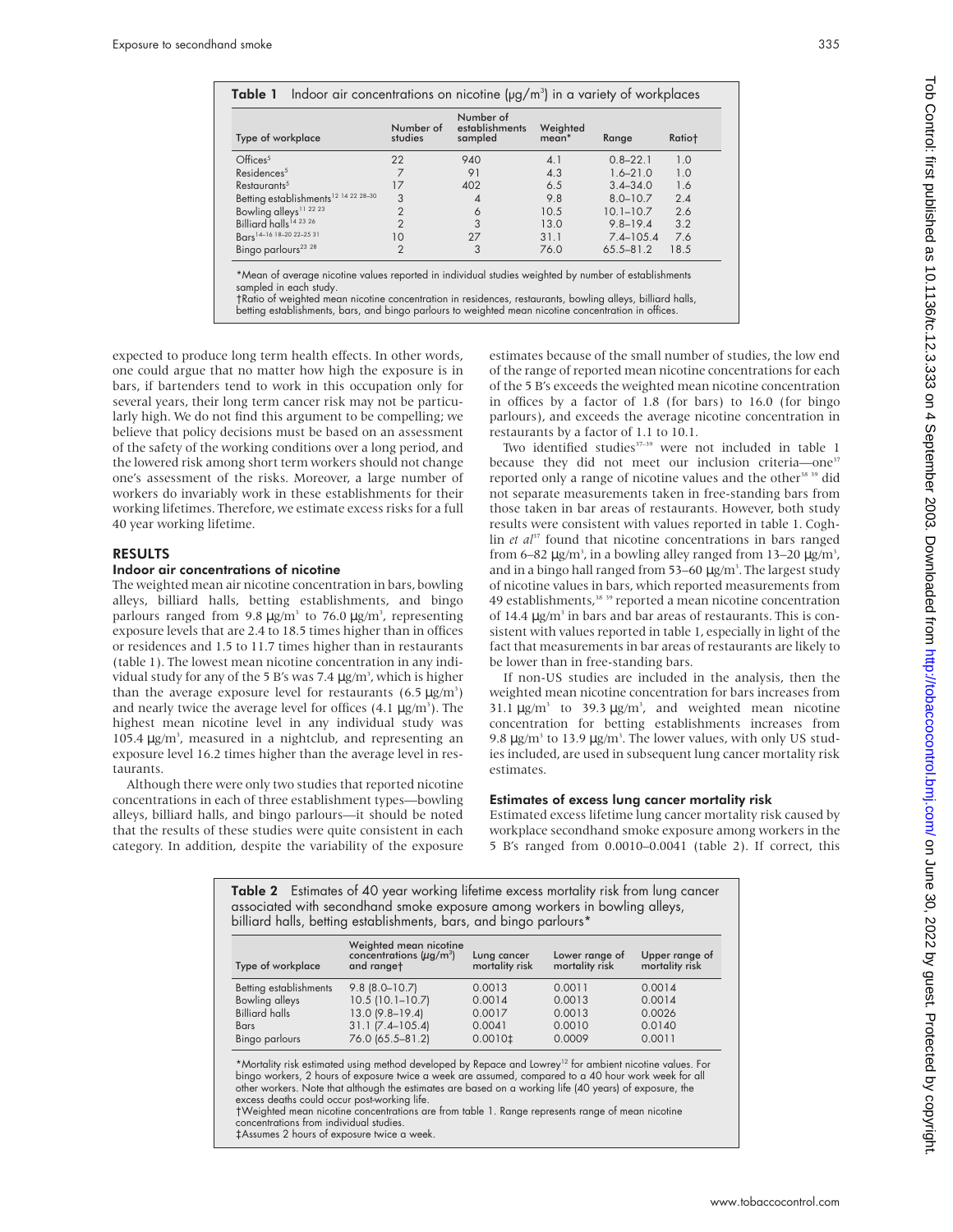means that between 1.0–4.1 of every 1000 workers in these establishments who works for 40 years will die of lung cancer attributable to their workplace secondhand smoke exposure. All of these mortality risks greatly exceed even the typical de manifestis (a risk level so high that the involuntary hazards are invariably of regulatory concern and the federal government strictly regulates a carcinogen<sup>12</sup>) risk level of 0.0003, or 0.3/1000. Under the highest exposure conditions in bars, we estimate that approximately 14 of every 1000 workers will die from lung cancer attributable to their worksite exposure (assuming 40 years of exposure in that worksite).

Importantly, the lower limit of the range of estimated lifetime excess lung cancer mortality risk for the 5 B's based on the identified studies is between 0.9–1.3/1000, or approximately three to four times higher than the typical de manifestis risk level.

Through our literature search, we identified two previous studies that estimated excess lifetime mortality risk among bar or restaurant workers caused by secondhand smoke exposure. Repace estimated a working excess lifetime mortality risk of 0.03 (three deaths per hundred workers) for Hong Kong restaurant workers<sup>36</sup> and 0.20 (20 deaths per hundred workers) for Irish bar workers.<sup>40</sup> Since Repace included heart disease deaths (at a level 10 times that of lung cancer deaths), his estimates for excess lung cancer mortality risk amount to approximately 0.0027 for Hong Kong restaurant workers and 0.018 for Irish bar workers. The former estimate is entirely consistent with the range of excess mortality estimates presented in this paper (considering that exposure in bars would be expected to be higher than for restaurants); the latter estimate is just slightly higher than our excess mortality estimate for the most heavily contaminated bar in our analysis.

# **DISCUSSION**

To the best of our knowledge, this is the first review of exposure to secondhand smoke among workers in bars, bowling alleys, billiard halls, betting establishments, and bingo parlours. We found that ambient nicotine concentrations in these establishments were 2.4 to 18.5 times higher than in offices and 1.5 to 11.7 times higher than in restaurants. Even in the lowest exposure conditions (the lower limit of the range of mean nicotine concentrations in all identified studies), nicotine concentrations in the 5 B's exceeded those in offices by a factor of 1.8 to 16.0 and exceeded values in restaurants by a factor of 1.1 to 10.1. Thus, despite the high variability in exposure levels due to the small number of studies, the basic conclusion that the 5 B's represent worksites with very high relative occupational levels of secondhand smoke exposure seems to be clear.

The high levels of secondhand smoke exposure in the 5 B's translates into lifetime excess lung cancer risk estimates that exceed the typical de manifestis risk level, even for the lower limit of the range of observed exposures in these establishments. Based on the average exposure conditions, we estimate lifetime excess lung cancer mortality risk of between 1.0–4.1/ 1000 (compared to the typical de manifestis risk level of 0.3/1000). However, under the highest exposure conditions for any of the 5 B's, workers are exposed to concentrations of nicotine that are about 26 times higher than in offices, resulting in an estimated excess lifetime lung cancer mortality risk of 1.4% (and 47 times the de manifestis risk level).

The data presented here suggest that the focus of clean indoor air policy promotion should shift to include all service workplaces, including not only restaurants, but the 5 B's as well. We found that nicotine concentrations in the 5 B's exceed those in restaurants by a factor of 1.5 to 11.7. Given that Wortley *et al*<sup>41</sup> found waiters and waitresses to have the highest serum cotinine concentrations of any occupational group (data for workers in the 5 B's were not reported separately),

336 Siegel, Skeer

this suggests that workers in the 5 B's are actually the occupational groups most heavily exposed to secondhand smoke in the workplace.

An important implication of our findings is that the current pattern of workplace smoking regulations is fostering a disparity in health protection between various types of workers. Data from the US Census suggest that this could translate into a social class disparity in health protection among workers, since the average annual salaries of workers (including both full time and part time employees and not including tip income) in bars (\$9661),<sup>42</sup> betting establishments (\$19 117),<sup>4</sup> and bowling alleys  $(\$9 325)^{43}$  are much lower than the national average (\$32 109)<sup>42</sup> (also including full time and part time employees) for all industries. Although Healthy People 2010 calls for the reduction of secondhand smoke exposure in the workplace,<sup>44</sup> it also calls for the elimination of health disparities between groups on the basis of social class.<sup>45</sup> It may be that extending protection from secondhand smoke exposure to service workers in the 5 B's may help promote not only the Healthy People 2010 goal of reducing workplace secondhand smoke exposure, but also its goal of reducing health disparities.

# Study limitations

There are several important limitations of this paper. The primary limitation is that few studies examined exposure to secondhand smoke among workers in the 5 B's, especially bowling alleys, billiard halls, and bingo parlours, for which there were only two identified exposure studies each. Therefore, there is great variability in the estimates of secondhand smoke exposure levels (and consequently, in the lung cancer mortality risk estimates). Our approach was to provide a range of exposure and risk estimates corresponding to the lowest and highest mean nicotine concentrations reported in all of the identified studies for each type of establishment. We suggest that the most appropriate interpretation of the results of our study is not to cite specific exposure and risk levels as being the truth, but to document the qualitative conclusion (supported by even the lowest exposure and risk estimates) that secondhand smoke exposure in the 5 B's exceeds that for most other workplaces, and that the resulting excess lung cancer mortality risk exceeds the level at which carcinogens are typically strictly regulated.

A second limitation is that we most likely were not successful in obtaining all of the studies that would have met our inclusion criteria. We reason that we were probably more successful in obtaining published articles than unpublished ones, given our use of database search facilities with extensive journal coverage. It is important to note, however, that unlike typical publication bias, where negative studies are less likely to be published, there really is no "negative" result when it comes to reporting nicotine concentrations in workplaces. Thus, even though we may not have been exhaustive in our inclusion of studies, we have no reason to believe that our sample is not representative of all studies.

A third important limitation is that although we estimated lung cancer mortality risks, the number of heart disease deaths attributable to secondhand smoke exposure far exceeds the number of lung cancer deaths. Our risk estimates therefore greatly underestimate the total mortality burden attributable to secondhand smoke exposure in the 5 B's. Our estimates may in fact underestimate the total disease burden by a factor of  $10^{34}$ 

Finally, our mortality estimates are based on the assumption of a 40 year working period. There may be reason to believe that bar workers, for example, represent a more transient occupational group than other types of workers and may be less likely to experience exposure over many years. Nevertheless, it is important to point out that while the actual mortality risks may therefore be lower, the assessment of the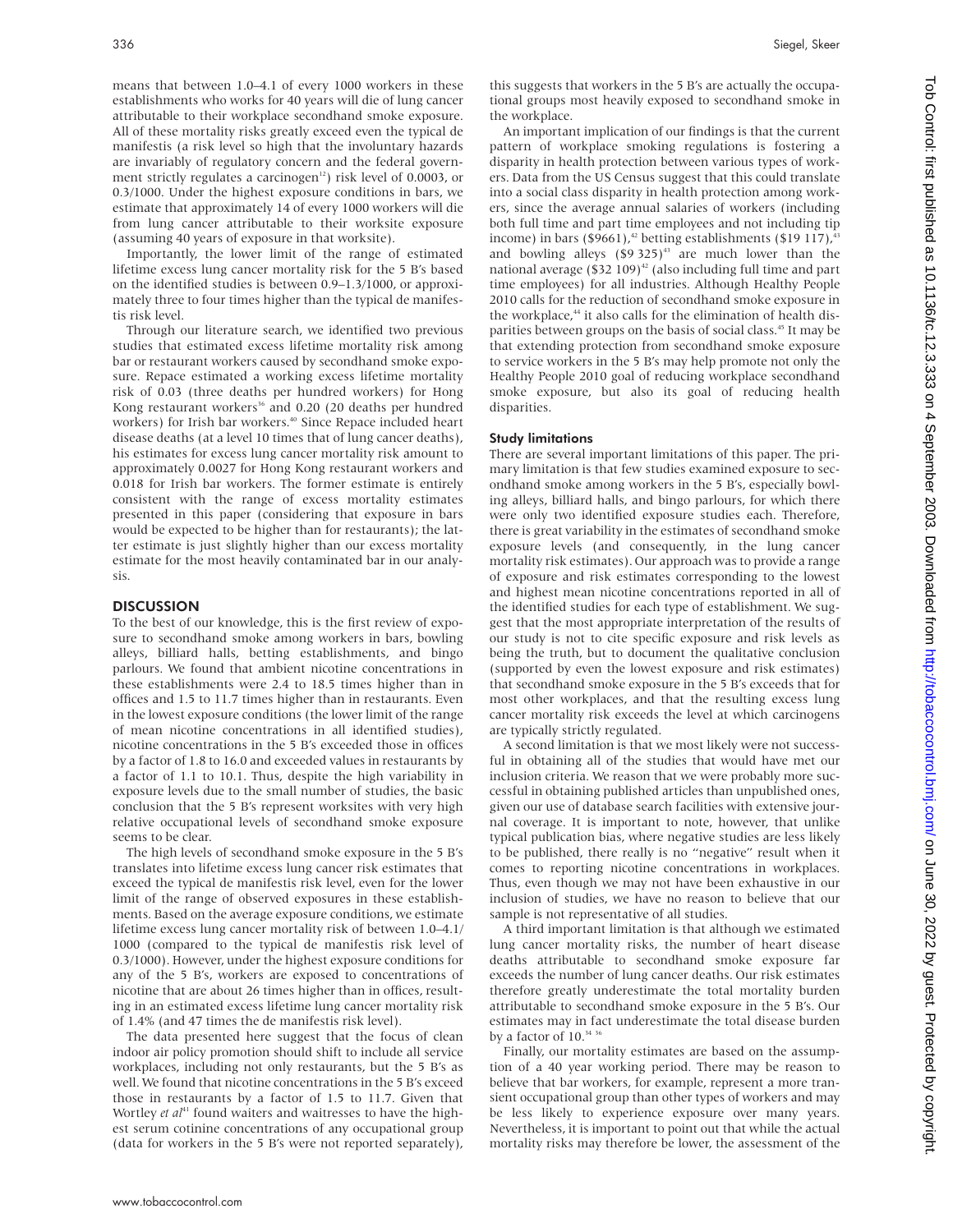# What this paper adds

While levels of exposure to secondhand smoke among restaurant workers have been reviewed, we are not aware of any published review of exposure among workers in bars, bowling alleys, billiard halls, betting establishments, and bingo parlours (the "5 B's"). Since workers in these establishments are typically excluded from workplace smoking regulations (which usually cover office workplaces and sometimes cover restaurants), it is critical to understand and evaluate their secondhand smoke exposure and associated health risks.

From this review, we now know that workers in these five types of establishments have extremely high levels of occupational exposure to secondhand smoke. We have quantified the average exposure levels and estimated the resulting lifetime lung cancer mortality risk among these workers, and have provided a range of exposure and mortality estimates corresponding to the range of nicotine concentrations measured in these establishments. While public health advocates must continue to seek protection of the public from secondhand smoke exposure in office workplaces and restaurants, they must devote special attention to protecting workers in these five service workplaces.

level of occupational risk for these workers should be based on whether it would be safe for them to work under such conditions for a working lifetime (which many bar workers invariably do). Thus, we believe that presenting working lifetime mortality estimates is the most useful and appropriate measure to judge the occupational health risk. It should be noted that because the risk model is linear, one can derive risk estimates for shorter working periods directly from the estimates in table 2.

## Conclusion

In spite of these limitations, this review of secondhand smoke exposure in bars, bowling alleys, billiard halls, betting establishments, and bingo parlours suggests that workers in these establishments have the highest occupational levels of exposure to secondhand smoke, resulting in unacceptable levels of excess mortality risk. Unfortunately, these tend to be the workers most often excluded from workplace smoking regulations. Perhaps it is now time for a fourth wave of clean indoor air policy promotion, in which public health advocates insist that workers in the 5 B's be extended the protection that the majority<sup>12</sup> of other workers benefit from.

## ACKNOWLEDGEMENTS

This work was supported by a grant from the Flight Attendant Medical Research Institute. The authors wish to thank the reviewers for their very helpful comments on the manuscript.

#### .....................

#### Authors' affiliations

M Siegel, M Skeer, Boston University School of Public Health, Social and Behavioral Sciences Department, Boston, Massachusetts, USA

#### REFERENCES

- 1 American Nonsmokers' Rights Foundation. 100% smokefree ordinances. 31 May 2002. URL: http://no-smoke.org/100ordlist.pdf
- 2 **National Cancer Institute**. *State and local legislative action to reduce*<br>tobacco use. Smoking and Tobacco Control Monograph No 11. Bethesda, Maryland: US Department of Health and Human Services, National Institutes of Health, National Cancer Institute, August 2000. (NIH Publication No. 00-4804.)
- 3 Ritch WA, Begay ME. Strange bedfellows: the history of collaboration between the Massachusetts Restaurant Association and the tobacco industry. Am J Public Health 2001;91:598–603.
- 4 Dearlove JV, Bialous SA, Glantz SA. Tobacco industry manipulation of the hospitality industry to maintain smoking in public places. Tobacco Control 2002;11:94–104.
- 6 US Census Bureau. No. 1231. Arts, entertainment and recreation services – estimated revenue: 1998-1999. US Census Bureau, Statistical Abstract of the United States, 2001. URL: www.census.gov/prod/
- 2002pubs/01 statsab/arts.pdf<br>7 **US Census Bureau**. No. 593. Employed civilians by occupation, sex, race, and Hispanic origin: 1983 and 2000. US Census Bureau, Statistical Abstract of the United States, 2001. URL: www.census.gov/ prod/2002pubs/01statsab/labor.pdf
- 8 American Gaming Association. AGA fact sheets. 4 December 2002. URL: http://www.americangaming.org/casino\_entertainment/ aga\_facts/facts.cfm/ID/28
- 9 Sterling TD, Dimich H, Kobayashi D. Indoor byproduct levels of tobacco smoke: a critical review of the literature. J Air Pollut Control Assoc 1982;32:250–9.
- 10 Repace JL. Indoor concentrations of environmental tobacco smoke: field surveys. In: O'Neill IK, Brunnemann KD, Dodet B, Hoffman D, eds. Environmental carcinogens: methods of analysis and exposure measurement: passive smoking. Lyon, France: International Agency for Research on Cancer 1987;9:141–62.
- 11 Repace JL, Lowrey AH. Indoor air pollution, tobacco smoke, and public health. Science 1980;208:464-72.
- 12 Repace JL, Lowrey AH. An enforceable indoor air quality standard for environmental tobacco smoke in the workplace. Risk Analysis 1993;13:463–74.
- 13 Hammond SK. Exposure of U.S. workers to environmental tobacco smoke. Environ Health Perspect 1999;107(suppl 2):329–40.
- 14 Guerin MR, Jenkins RA, Tomkins BA. The chemistry of environmental tobacco smoke: composition and measurement. Ann Arbor, Michigan: Lewis Publishers, 1992.
- 15 Hinds WC, First MW. Concentrations of nicotine and tobacco smoke in public places. N Engl J Med 1975;292:844–5.
- 16 Oldaker GB, III, Conrad FW, Jr. Results from measurements of nicotine in a tavern. EPA/AWMA International Symposium on Measurement of
- Toxic Related Air Pollutants. Raleigh, North Carolina, 1989:577–82. 17 Kirk PWW, Hunter M, Baek SO, et al. Environmental tobacco smoke in indoor air. In: Perry R, Kirk PWW, eds. Indoor and ambient air quality, London: Selper, Ltd, 1988:99–112.
- 18 Miesner EA, Rudnick SN, Hu F-C, et al. Particulate and nicotine sampling in public facilities and offices. JAPCA 1989;39:1577–82.
- 19 Lofroth G, Burton RM, Forehand L, et al. Characterization of environmental tobacco smoke. Environ Sci Technol 1989;23:610–4.
- 20 Healthy Buildings International. Measurement of environmental tobacco smoke in general office areas. Fairfax, Virginia: Healthy Buildings International, 1990.
- 21 Muramatsu M, Umemura S, Fukui J, et al. Estimation of personal exposure to ambient nicotine in daily environment. Int Arch Occup Environ Health 1987;59:545–50.
- 22 Jenkins RA, Moody RL, Higgins CB, et al. Nicotine in environmental tobacco smoke (ETS): comparison of mobile personal and stationary area sampling. In: Proceedings of the 1991 Environmental Protection Agency/Air and Waste Management Association International Symposium: Measurements of Toxic and related Air Pollutants. Research Triangle Park, North Carolina: Environmental Protection Agency, Air and Waste Management Association, 1991.
- 23 Roswell Park Cancer Institute. Nicotine study of secondhand smoke exposure in Erie and Niagara County hospitality venues. Buffalo, New York: Roswell Park Cancer Institute, 2002.
- 24 Bergman TA, Johnson DL, Boatright DT, et al. Occupational exposure of nonsmoking nightclub musicians to environmental tobacco smoke. AIHA Journal 1996;57:746–52.
- 25 Brunnemann KD, Kagan MR, Cox JE, et al. Analysis of 1,3-butadiene and other selected gas-phase components in cigarette mainstream and sidestream smoke by gas chromatography-mass selective detection. Carcinogenesis 1990;11:1863–8.
- 26 Ogden MW, Maiolo KC. Collection and determination of solanesol as a tracer of environmental tobacco smoke in indoor air. Environ Sci Technol 1989;23:1148–54.
- 27 Proctor CJ, Warren ND, Bevan MAJ. An investigation of the contribution of environmental tobacco smoke to the air in betting shops. Environmental Technology Letters 1989;10:333–8.
- 28 Kado NY, McCurdy SA, Tesluk SJ, et al. Measuring personal exposure to airborne mutagens and nicotine in environmental tobacco smoke. Mutat Res 1991;261:75–82.
- 29 Trout D, Decker J, Mueller C, et al. Exposure of casino employees to environmental tobacco smoke. J Occup Environ Med 1998;40:270–6.
- 30 Trout D, Decker J. NIOSH health hazard evaluation report, HETA 95-0375-2590, Bally's Park Place Casino Hotel, Atlantic City, New Jersey. Cincinnati, Ohio: US Department of Health and Human Services, Public Health Service, Centers for Disease Control and Prevention, National Institute for Occupational Safety and Health, 1996.
- 31 Eatough DJ, Brenner CL, Tang H, et al. The chemical composition of environmental tobacco smoke. III. Identification of conservative tracers of<br>environmental tobacco smoke. *Environ Int* 1989;**15**:19–28.
- 32 Collett CW, Ross JA, Levine KB. Nicotine, RSP, and CO<sub>2</sub> levels in bars
- and nightclubs. Environ Int 1992;**18**:347–52.<br>33 **Arfi C**, Kaloustian J, Pauli AM, *et al*. Nicotine and indoor air pollution.<br>In: Bieva CJ, Courtois Y, Gavaerts M, eds. *Present and future of indoor* air quality. Amsterdam: Excerpta Medica, 1989: 173–6.
- 34 Repace JL, Jinot J, Bayard S, et al. Air nicotine and saliva cotinine as indicators of workplace passive smoking exposure and risk. Risk Analysis 1996;18:71–83.